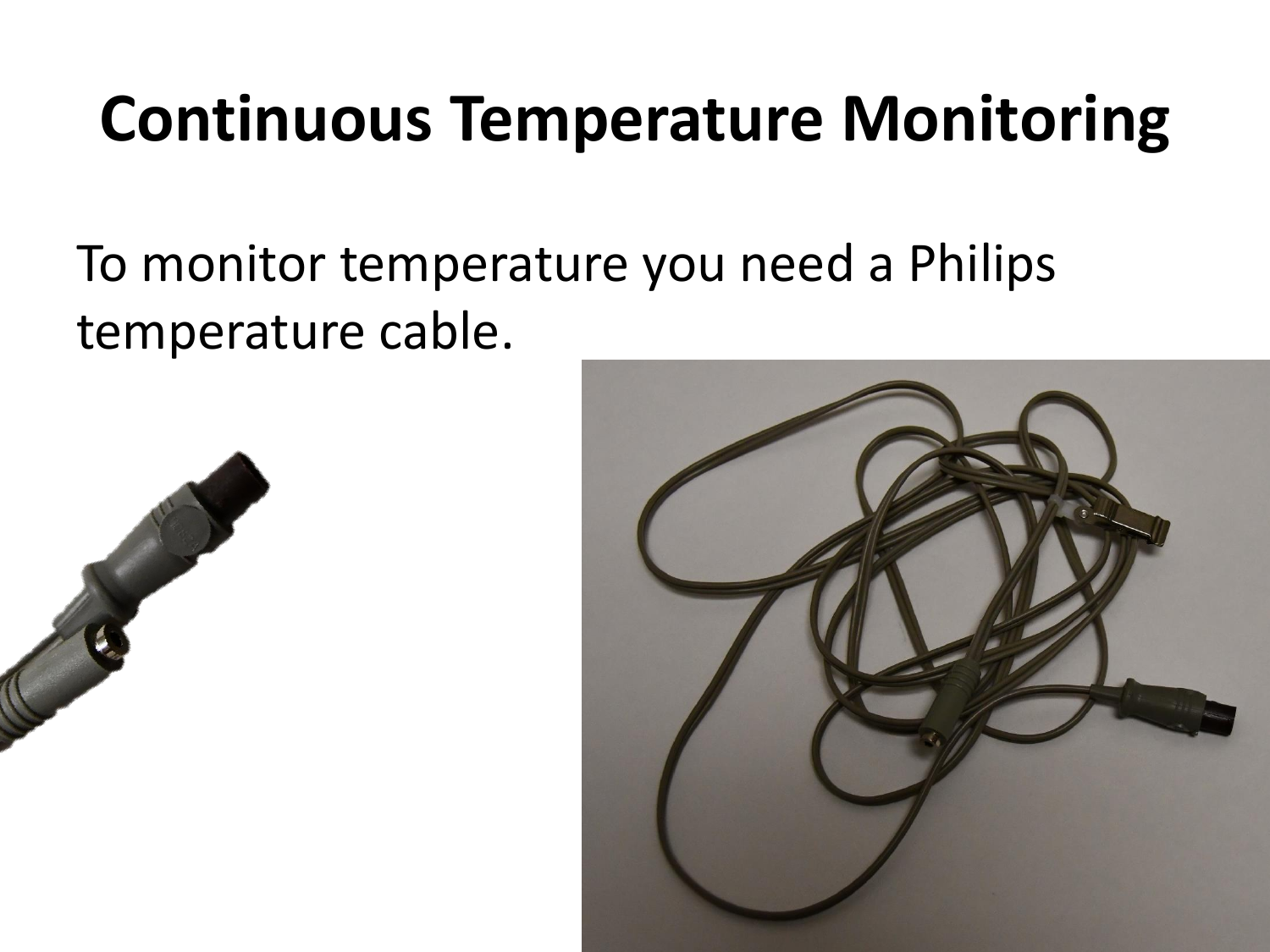## **Philips Temperature Probe**

The Philips temperature probe is a singleuse disposable device that can be used for oral or rectal temperature monitoring.



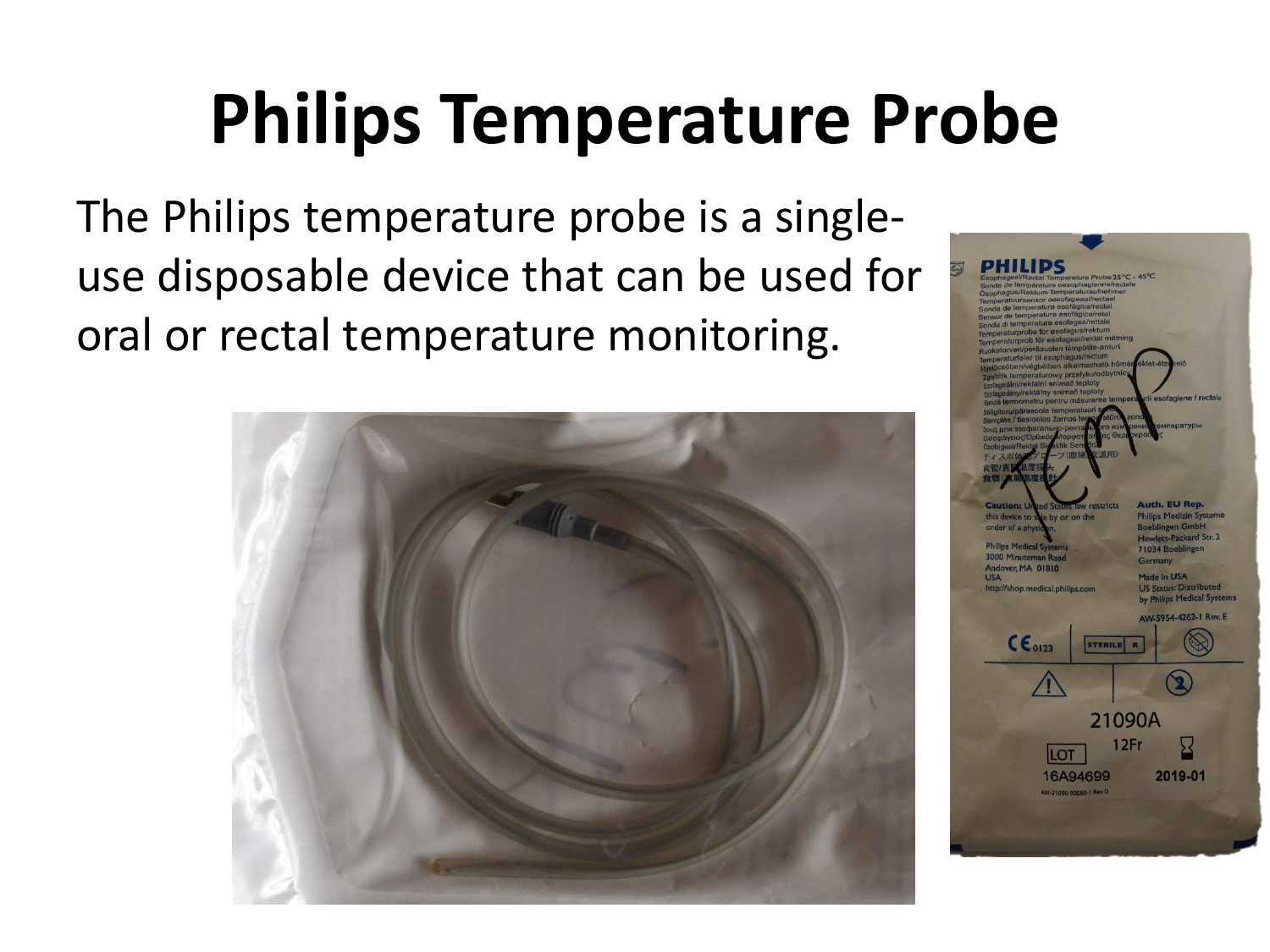#### **Philips Temperature Probe**

It connects directly (without any adapters) to the Philips temperature cable (12 French).

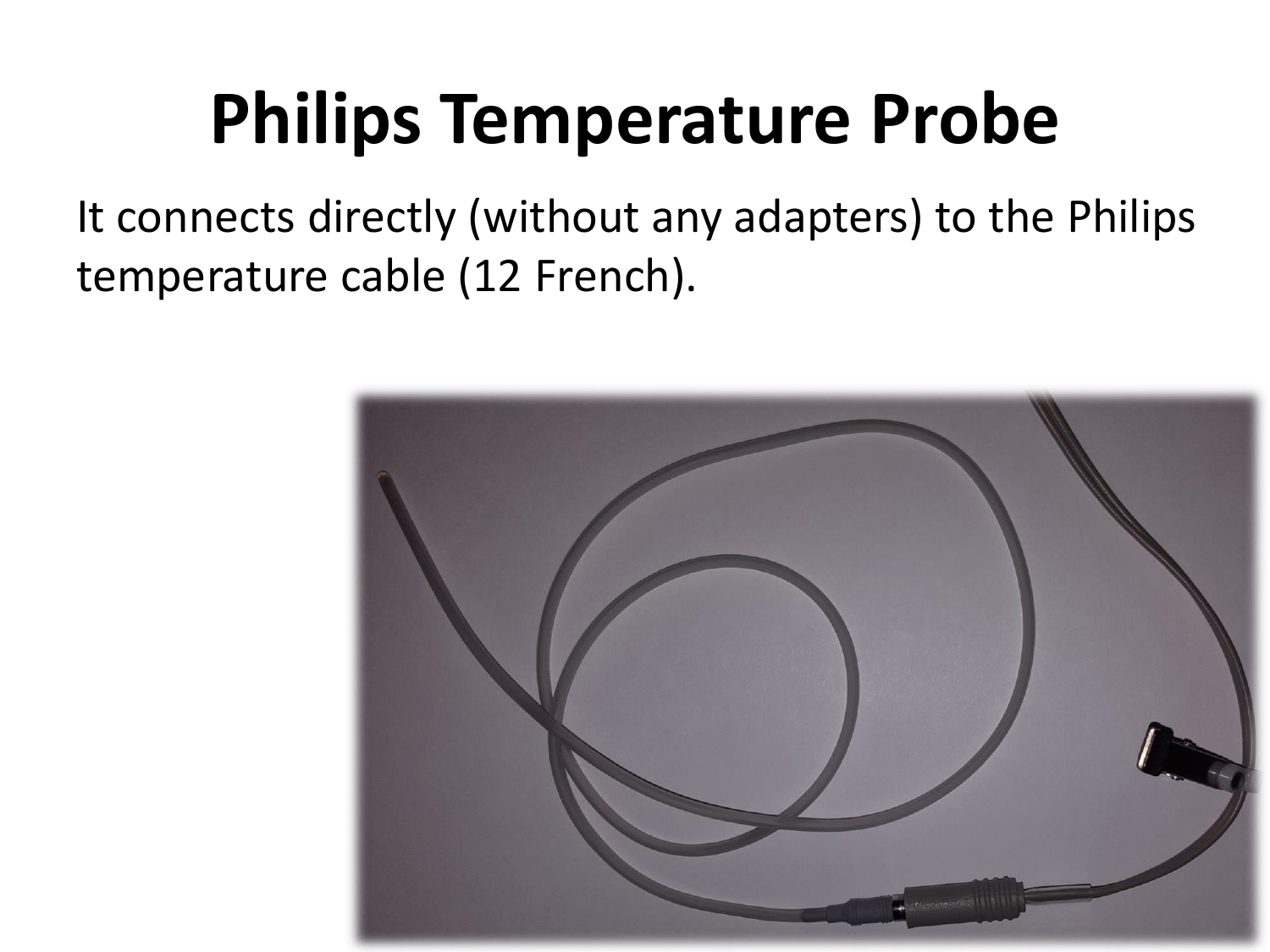### **Insertion**

Insert the probe nasally to a **maximum depth of 10-20 cm.** The goal is nasopharyngeal placement. Oral insertion only requires ~10 cm.

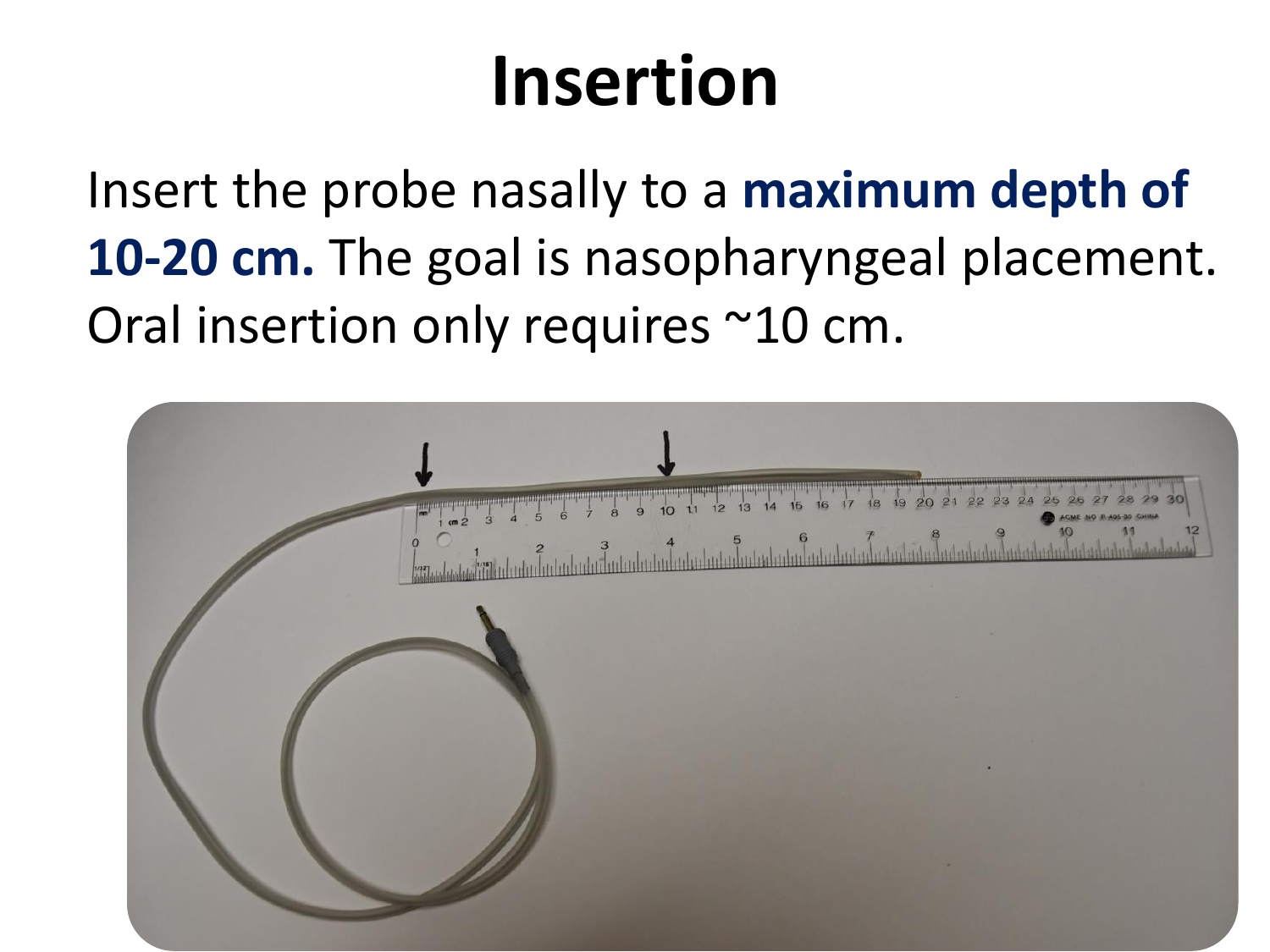# **Insertion**

Deeper insertion is unnecessary for temperature monitoring. Limiting the depth reduces the risk of potential ETT cuff damage if the tube is inadvertently placed in the airway. Placement near any ventilator flow could also influence the temperature reading.

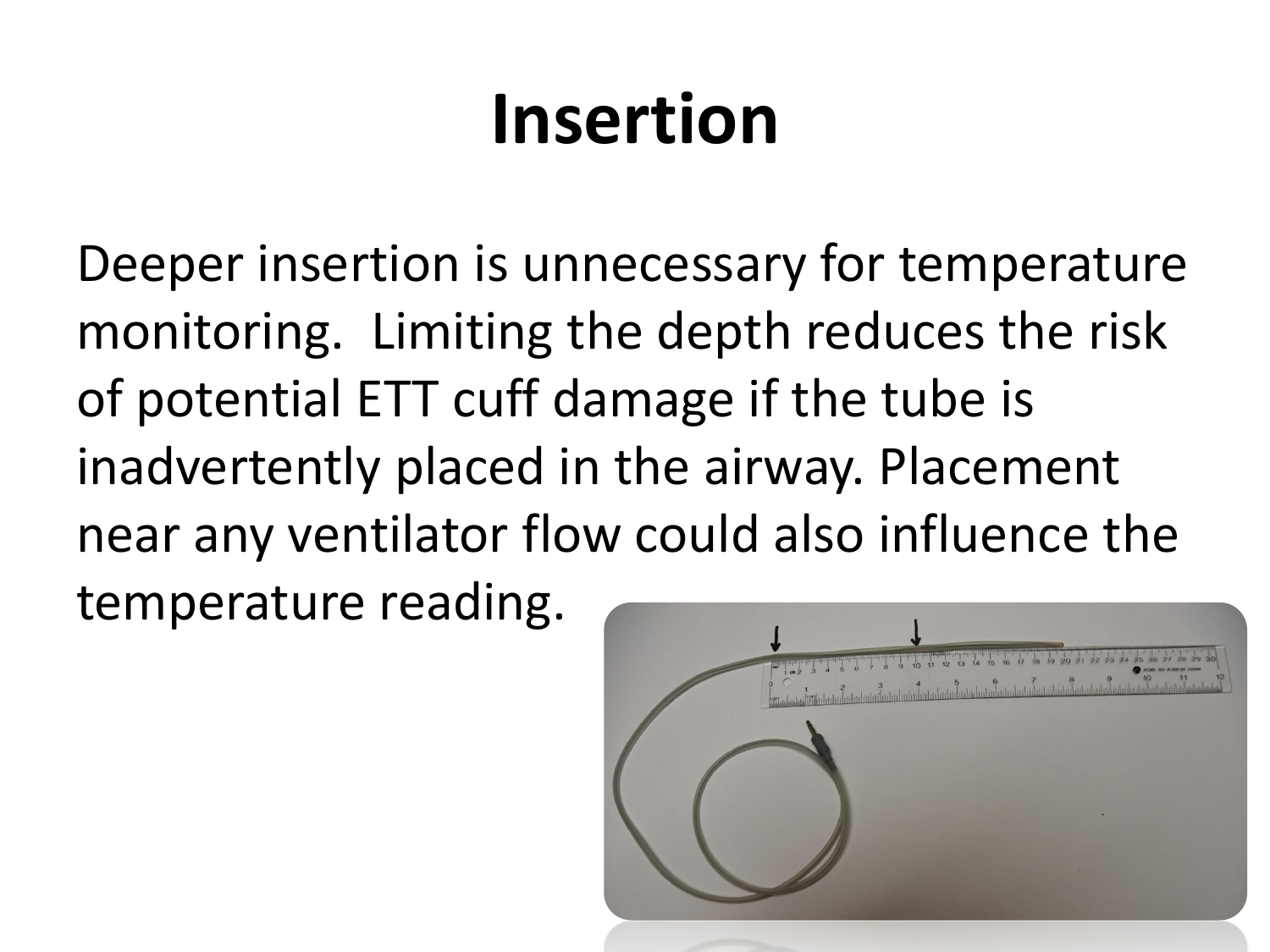# **Philips Temperature Probe**

You can connect to any temperature port. If temperature doesn't display immediately, check the "xylophone" to ensure that the temperature module is enabled. The default color for temperature is green.

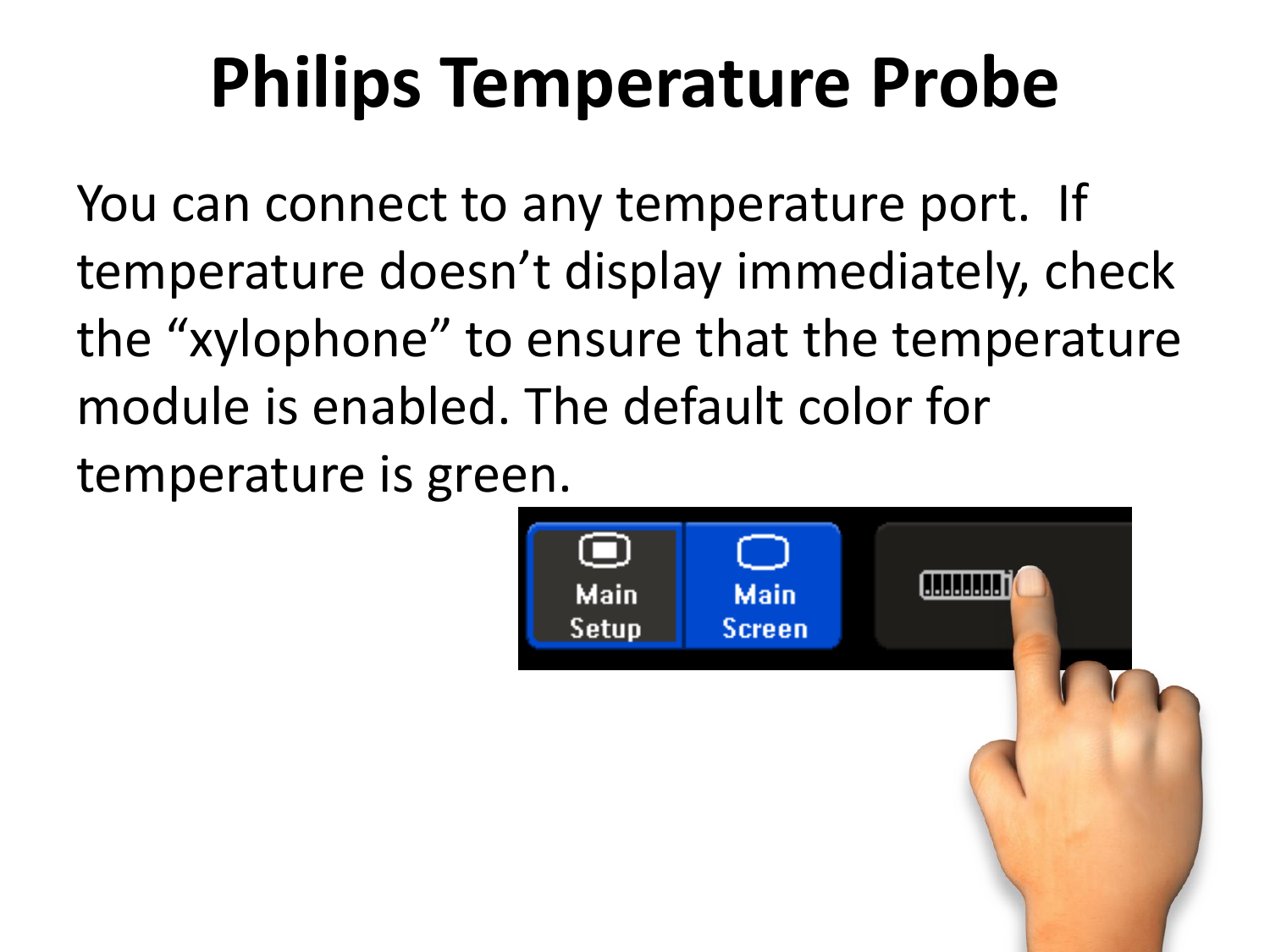# **Additional Temperature Cables**

Two different adapters are also available if you need to connect a temperature device with a 6.35 mm jack. These are locked in the Bay 1 Supply Cupboard.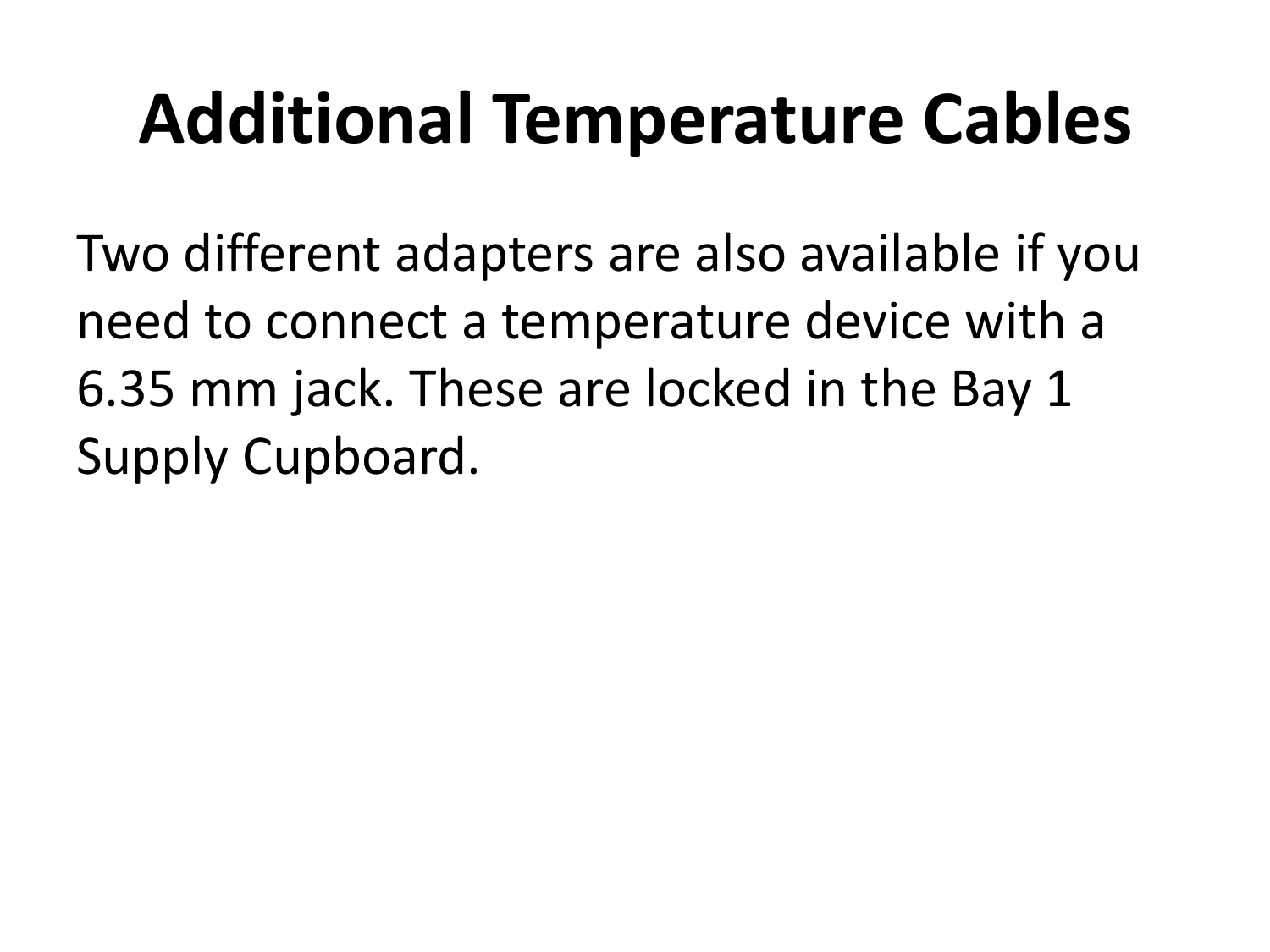# **Additional Temperature Cables**

Both adapters (which are interchangeable) convert the 3.5 mm female jack on the Philips temperature cable to a 6.35 mm female jack.

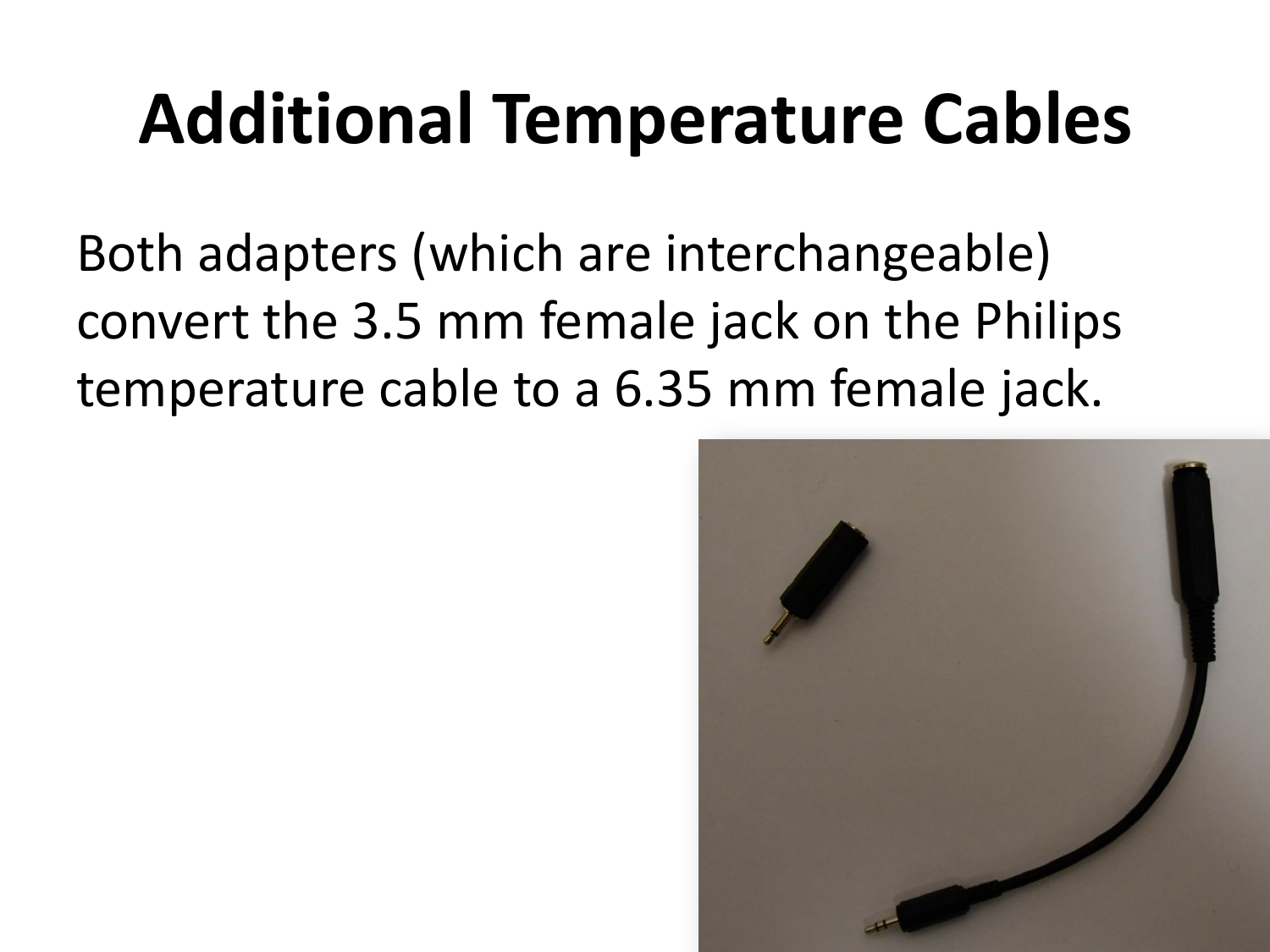# **Covidien Esophageal Probe**

If a patient arrives from the OR with a Covidien esophageal temperature probe in place, you can connect

either of these adapters to the Philips cable, and then connect the Covidien cable (that we used with the Datex monitors) to the esophageal probe.